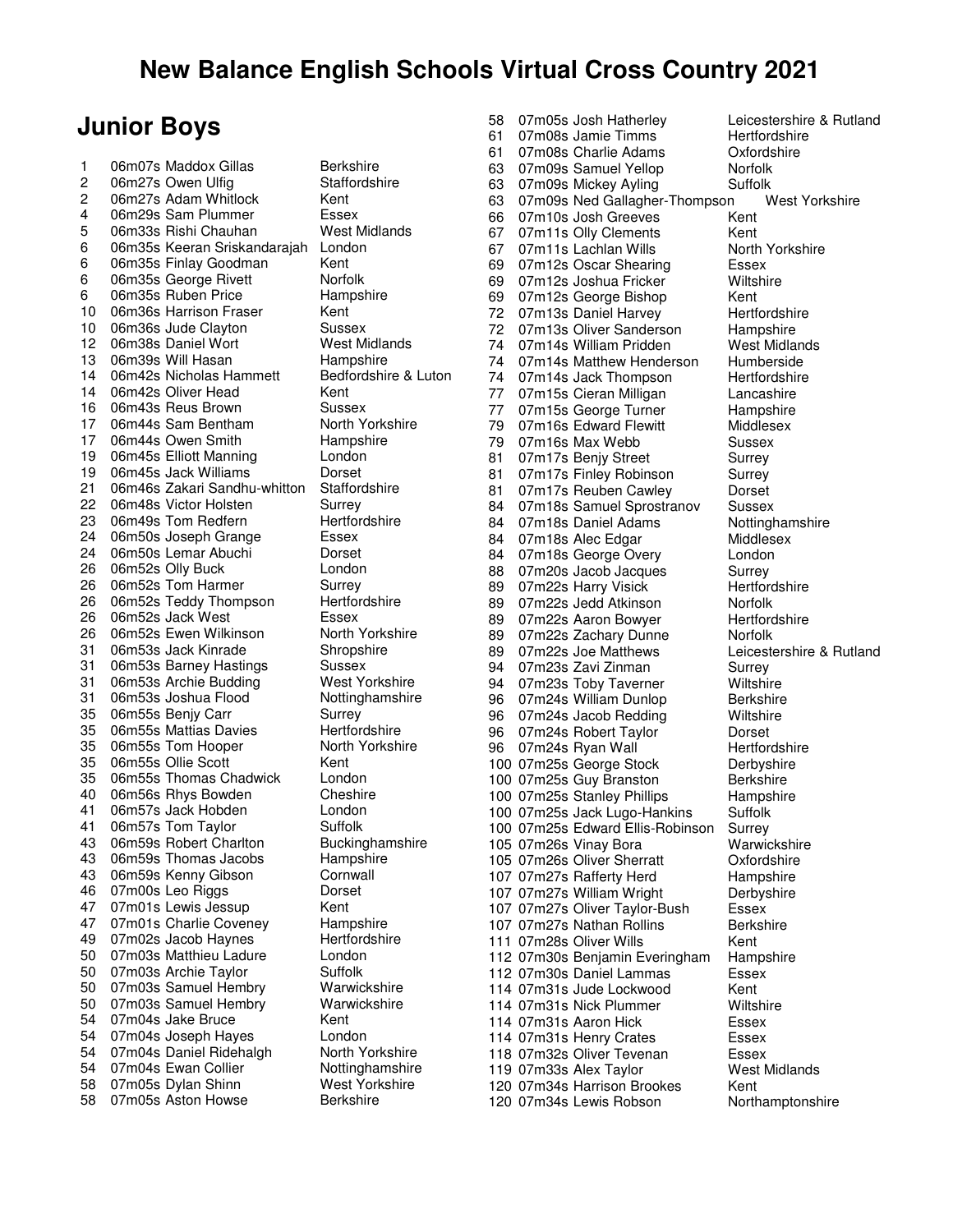120 07m34s Henry Ashton Norfolk<br>123 07m35s William Wilson Hampshire 123 07m35s William Wilson and Hampshire<br>123 07m35s Eddie Tait buckinghamshire 123 07m35s Eddie Tait 123 07m35s Dallas Jopling Humberside 126 07m36s Billy Newman Berkshire 126 07m36s William Smith Hampshire 126 07m36s Oscar Shinn West Yorkshire 126 07m36s Oliver Brewer Nottinghamshire 126 07m36s Edvard Kosina West Midlands<br>126 07m36s Hugo Kelly Surrey 126 07m36s Hugo Kelly Surrey<br>132 07m37s Samuel Pullan Cumbria 132 07m37s Samuel Pullan Cumbria<br>133 07m38s William O'Connor Buckinghamshire 133 07m38s William O'Connor 134 07m39s Alexander Vick Buckinghamshire 134 07m39s Isaac Mezey Middlesex<br>134 07m39s Jai Patel Michael London 134 07m39s Jai Patel **London**<br>134 07m39s Maximilian Lorke Surrey 134 07m39s Maximilian Lorke 138 07m40s Toby Butt Dorset 139 07m41s Nathaniel Chioma London 140 07m42s Josiah Evans Wiltshire<br>140 07m42s Willem Hembry Warwickshire 140 07m42s Willem Hembry 142 07m43s Evan Hardy Surrey 142 07m43s Harry Burridge Gloucestershire 142 07m43s Oliver Belbeck Gloucestershire 145 07m44s Ben Ellis **Derbyshire**<br>146 07m45s Louie Paddison Leicestershire & Rutland 146 07m45s Louie Paddison Leicester<br>146 07m45s Lewis Trubridge Cornwall 146 07m45s Lewis Trubridge 146 07m45s Ben Ketteley London 146 07m45s Thomas Smith Norfolk 150 07m46s Daniel Robertson Wiltshire 150 07m46s Thomas Fisher Nottinghamshire 150 07m46s Aslak Rolfe Cumbria 153 07m47s Finn Jackson Kent 153 07m47s George Beauchamp Kent 153 07m47s Oliver Draper Avon<br>153 07m47s Jacob Sheikh Berkshire 153 07m47s Jacob Sheikh Berkshire<br>153 07m47s FINI AY VADON Middlesex 153 07m47s FINLAY VADON 158 07m48s Tristram Harwood Hertfordshire 158 07m48s Thomas Watts London 160 07m49s Oliver Thornhill **Derbyshire**<br>160 07m49s Alfie Bundy **Democratish Constant Constant** 160 07m49s Alfie Bundy<br>160 07m49s Alfie Bundy Greater Manchester 160 07m49s Alfie Bundy 160 07m49s Harry Smith Hertfordshire 164 07m50s Luka Discombe Surrey 165 07m51s Henry Watson Gloucestershire<br>165 07m51s Oliver Thompson Nottinghamshire 165 07m51s Oliver Thompson 165 07m51s Sebastian Snowden Avon 165 07m51s Ralph Dennis London 165 07m51s Charlie Gibbs Northamptonshire 170 07m53s Felix Noble Kent<br>170 07m53s William Kelsev Cyfordshire 170 07m53s William Kelsey Cxford<br>172 07m54s Reiss Lowe Casex 172 07m54s Reiss Lowe Essex<br>173 07m55s Harry Storey Bertfordshire 173 07m55s Harry Storey 173 07m55s Jake Greenwood Kent<br>173 07m55s Oliver Veal Cxfordshire 173 07m55s Oliver Veal 176 07m56s Barnaby Davidson London 177 07m57s Alex Auton-Green Avon 177 07m57s George Holley Essex 179 07m58s George Bone Surrey 179 07m58s Jay Carey **Dorset**<br>179 07m58s Rory Hilton Buckinghamshire 179 07m58s Rory Hilton Buckinghamshire<br>179 07m58s Ollie Holder Mest Yorkshire 179 07m58s Ollie Holder West Yorkshire<br>179 07m58s Lachlan Keene Oxfordshire 179 07m58s Lachlan Keene

179 07m58s Max Roughton Buckinghamshire<br>185 07m59s LUCAS CHERRY Hampshire 185 07m59s LUCAS CHERRY Hampshir<br>185 07m59s William Humm Berkshire 185 07m59s William Humm 185 07m59s Harry Ladd-Carr Cornwall 188 07m59s Alexander Wilson London 188 07m59s Ruben Xuereb 188 07m59s Ben Thorogood Essex 191 08m00s Camille Lalande Kent 191 08m00s Finley MacDonald West Yorkshire<br>191 08m00s Jonathan Brindle Lancashire 191 08m00s Jonathan Brindle Lancashire<br>194 08m02s Tom Haughan Cumbria 194 08m02s Tom Haughan Cumbria<br>194 08m02s Samuel Marcade Hampshire 194 08m02s Samuel Marcade 194 08m02s Jack Twining Northamptonshire 197 08m06s Tommy Edwards Morthamptonshire<br>197 08m06s Barnabas Woodcraft London 197 08m06s Barnabas Woodcraft 197 08m06s Luke Buck Surrey 200 08m07s Warren Wilson London 200 08m07s Thomas Francis Durham 200 08m07s Harrison Bell London 200 08m07s Jade Hartsock London 200 08m07s Theo Hall Sussex 205 08m08s Matthew Benson Norfolk 205 08m08s Archie Harding Cumbria 207 08m09s Scott Fossa<br>207 08m09s Joseph Grimley Humberside 207 08m09s Joseph Grimley Humberside<br>207 08m09s Alex Draycott Nottinghamshire 207 08m09s Alex Draycott 207 08m09s Callum Crosher Cumbria 211 08m10s Lucas Best Kent 211 08m10s George Miller Derbyshire 211 08m10s Christian Muirhead Cumbria 211 08m10s Noah Start Hertfordshire 215 08m11s Noah O'Neill Hampshire 215 08m11s Alex Cordery-Smith Essex 215 08m11s Ola Meldad London<br>218 08m12s Harry Eage Kent 218 08m12s Harry Fage Kent<br>219 08m14s Max Regiar Kanton London 219 08m14s Max Reglar 219 08m14s Enzo Brown London 221 08m15s Greg Clark Nottinghamshire 221 08m15s Ryan Smith Surrey<br>221 08m15s Andrew Twomev-Sang Surrey 221 08m15s Andrew Twomey-Sang Surrey<br>221 08m15s Baxter Wharton Buckinghamshire 08m15s Baxter Wharton 225 08m16s Harry Poland Cumbria 225 08m16s Oscar Jones Essex 227 08m18s George Bundy Berkshire<br>227 08m18s Jack Roberts Borset 08m18s Jack Roberts **Dorset**<br>08m18s Owen Richardson Buckinghamshire 227 08m18s Owen Richardson 230 08m19s Ned Hale Cumbria 230 08m19s Adam Link Lancashire 230 08m19s Javier Parry-Fernandez Hampshire<br>233 08m20s Findlev Linch<br>233 08m20s Findlev Linch 233 08m20s Findley Linch Kent<br>233 08m20s Oliver Bloomfield Berkshire 233 08m20s Oliver Bloomfield 233 08m20s Walter Davies **Avon** 236 08m21s Joe Britton Humberside 236 08m21s Austen Bassett Hampshire 236 08m21s Kai Scott Northamptonshire 239 08m22s Noah Starkey Hereford & Worcester 240 08m24s Kiran Slatter London 240 08m24s James Viney Hampshire 240 08m24s Zinedine Zafar West Midlands<br>243 08m25s Isaac Railton Cornwall 243 08m25s Isaac Railton Cornwall<br>244 08m26s George Worsley Humberside 244 08m26s George Worsley Hum<br>245 08m27s Piers Weigh Hent 245 08m27s Piers Weigh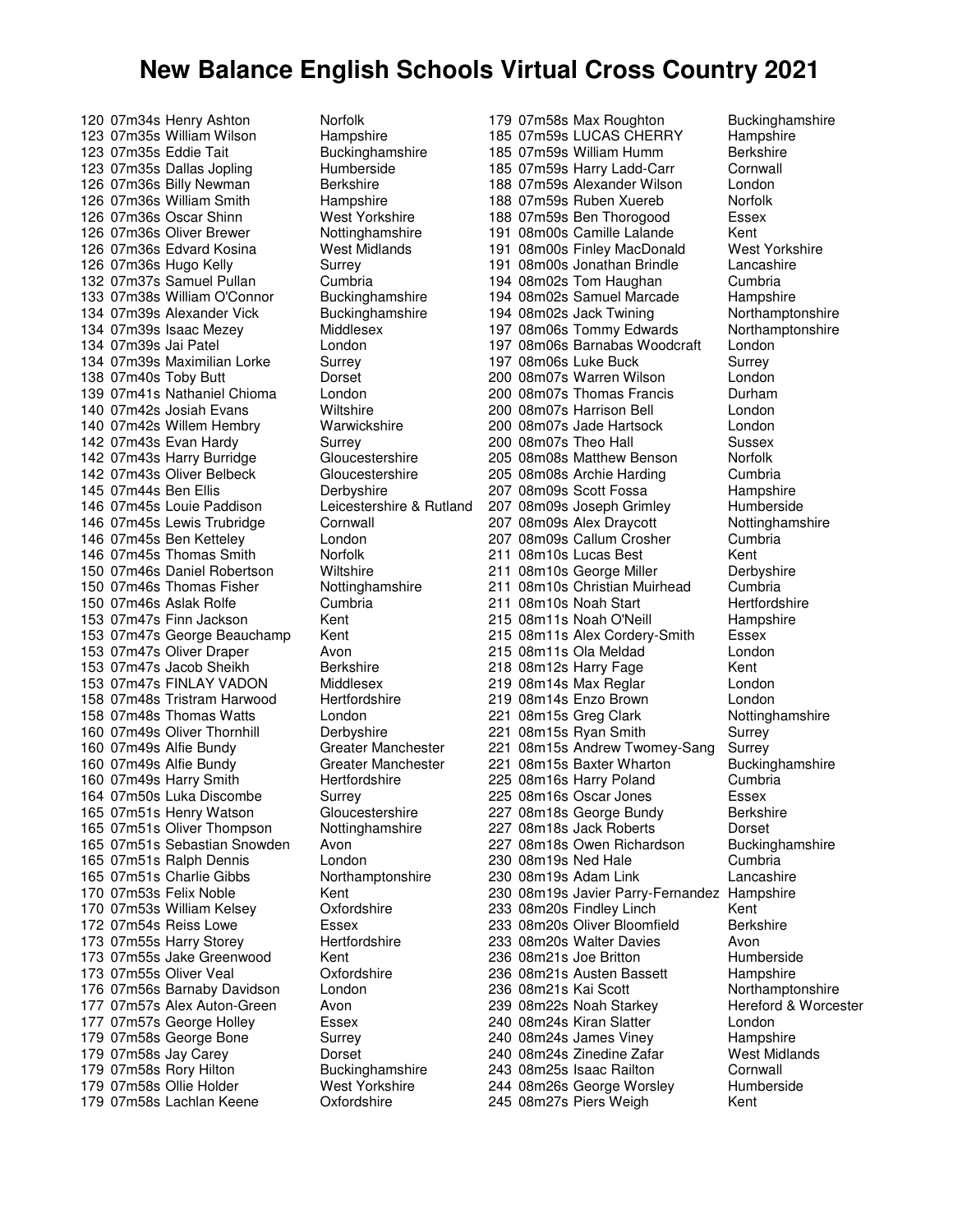245 08m27s Owen Williamson London 245 08m27s SAM Worsley Humberside 248 08m28s Tom Townshend Hampshire 249 08m28s Alexander Liddiard Kent 249 08m28s Rowan Gill Hampshire 251 08m30s Charles Brighton Bedfordshire & Luton 252 08m31s Thomas Drake Berkshire 252 08m31s Shea Ward London 254 08m32s Joshua Pilgerstorfer Buckinghamshire 254 08m32s Samuel Brown Lond<br>254 08m32s Joseph Thomas Kent 254 08m32s Joseph Thomas Kent<br>257 08m33s Tristan Charlesworth Humberside 257 08m33s Tristan Charlesworth 257 08m33s Noah Topliss Humberside 257 08m33s Henry Stitson West Yorkshire 257 08m33s Maxwell Thomas Kent<br>261 08m34s William Keats Berkshire 261 08m34s William Keats 261 08m34s Jesse Aisosa Okunbor West Midlands 261 08m34s Elliot Sadler Hampshire 261 08m34s Toby Ransome Wiltshire 265 08m35s Oliver Flood Hampshire 265 08m35s Michael Tesi Essex 267 08m36s Seth Padkin Derbyshire 267 08m36s Jake Carter Northamptonshire 269 08m37s Oliver Cossington Essex<br>269 08m37s Rory Caldwell London 269 08m37s Rory Caldwell **London**<br>269 08m37s Adam Bashir **Nest Midlands** 269 08m37s Adam Bashir 269 08m37s Oliver Cresswell West Midlands 269 08m37s Charlie Ball Bedfordshire & Luton 274 08m38s Muawiyah Abdi West Midlands 274 08m38s Harry Fidler Northamptonshire 276 08m39s Oliver Agombar Gloucestershire 276 08m39s Harry Fisher Essex 278 08m40s Jacob Kaye Humberside 278 08m40s Edward Hurst Kent<br>278 08m40s Freddie Broadbent Humberside 278 08m40s Freddie Broadbent Humbersiden<br>278 08m40s Oliver Godfrey Berkshire 278 08m40s Oliver Godfrey 282 08m41s James Lowden Hertfordshire 283 08m42s Will Ostler Humberside 284 08m43s Will Ritchie Northamptonshire 285 08m44s Kit Padkin **Derbyshire**<br>285 08m44s Lewis Palmer Bussex 285 08m44s Lewis Palmer 287 08m46s Fraser` Abbiss Cornwall 287 08m46s Oliver Sewell Cumbria 287 08m46s Harry Wilkinson Gloucestershire 290 08m47s Oliver Ford Suffolk<br>291 08m48s Kai Cooper Suffordshire 291 08m48s Kai Cooper 291 08m48s Adam Borradaile Cumbria 291 08m48s Thomas Williams Nottinghamshire 294 08m50s Will Ransome Wiltshire 294 08m50s Zach Robinson Wiltshir<br>296 08m51s Elliot Bilverstone Norfolk 296 08m51s Elliot Bilverstone Norfolk<br>297 08m52s Spencer Mayne Hereford & Worcester 297 08m52s Spencer Mayne 298 08m53s Max McCaffrey Buckinghamshire<br>298 08m53s Sonny Hussain West Yorkshire 298 08m53s Sonny Hussain 300 08m54s Jamie Odell Nottinghamshire 301 08m55s George Chowdhury Wiltshire 301 08m55s Danny Roets London 301 08m55s Rhys Watkins Bedfordshire & Luton 304 08m57s Thomas Ninian Surrey<br>305 08m58s Alexander Payne Hereford & Worcester 305 08m58s Alexander Payne Hereford & Hereford & Worcester 305 08m58s Ellis Rimmer <sup>1</sup> Berkshire<br>307 08m59s Oscar Bickers 1 Bedfordshire & Luton 307 08m59s Oscar Bickers

307 08m59s George Loth Hampshire 307 08m59s Zak Vanstone Hampshire 307 08m59s Luke Smallwood 311 09m00s Jayden Greenwood West Yorkshire 311 09m00s Finley Littlewood West Yorkshire 311 09m00s Jack Radfelder West Yorkshire 311 09m00s Leon Jenkins Shropshire 311 09m00s Rupert Bowler West Midlands 311 09m00s Thomas Greenwood London 317 09m02s Toby Pendrick and Hertfordshire<br>317 09m02s Ben Keen and Humberside 317 09m02s Ben Keen Mumberside<br>317 09m02s Josh Marsham Humberside 317 09m02s Josh Marsham 320 09m06s Oliver Brain Hampshire 320 09m06s Wilf Patten London<br>322 09m07s Daniel Keefe Hampshire 322 09m07s Daniel Keefe Frampshire<br>322 09m07s Lyall Lambert Fram Northamptonshire 322 09m07s Lyall Lambert 322 09m07s Zora Sandhu West Yorkshire 325 09m09s Bradley Silvain Essex 326 09m10s Daniel Bennett Derbyshire 326 09m10s Oscar Foster-Lennie Humberside 328 09m11s Junias Lee Middlesex 329 09m12s Riley Voase Humberside 330 09m15s Conor Lister North Yorkshire 330 09m15s Kieran Hamilton Lancashire<br>330 09m15s Ewan Slinger Hereford & Worcester 330 09m15s Ewan Slinger **Hereford & V** Hereford & V<br>333 09m17s Charlie Sholtvsek Humberside 333 09m17s Charlie Sholtysek 334 09m18s Matthew Link Lancashire 334 09m18s Alex Kaye **London**<br>336 09m21s Kenzie Webster **Northamptonshire** 336 09m21s Kenzie Webster 336 09m21s Kevin Prempeh Middlesex 338 09m22s Liam Drury **ESSEX**<br>339 09m23s Jonathan Swarbrick Hertfordshire 339 09m23s Jonathan Swarbrick 340 09m24s Alfie Montgomery London 341 09m25s Joseph Ruscoe Dorset 342 09m26s Benjamin Pelling Nottinghams<br>343 09m28s Corev Pottage Humberside 343 09m28s Corey Pottage 343 09m28s Cameron Brigham Humberside 345 09m29s Logan Haywood Hampshire 346 09m32s Jamds Clutton Northamptonshire 346 09m32s Harrison Edwards Kent<br>348 09m33s Alexandre Plaquin Surrey 348 09m33s Alexandre Plaquin 348 09m33s Logan Dunne Dorset 350 09m34s George White Humberside 350 09m34s Coby Jones Fumberside<br>352 09m35s Edward Lickiss Fumberside 352 09m35s Edward Lickiss and Humberside<br>352 09m35s Callum Wade and Northamptonshire 352 09m35s Callum Wade 352 09m35s Dylan Beddoes Humberside 355 09m39s Adam Runyard Wiltshire 355 09m39s Mikey Campion Fessex<br>357 09m40s George McDonald Somerset 357 09m40s George McDonald Somerset<br>357 09m40s Henry Templeton Bedfordshire & Luton 357 09m40s Henry Templeton 359 09m42s Rhys Thomas Shropshire<br>360 09m43s Ben Sanders Shropstershire 361 09m45s Riley McQuillan Hampshire 361 09m45s Flynn Gleeson Hampshire 361 09m45s Jacob Pelling Nottinghamshire 364 09m47s McKenzie Bellamy Northamptonshire 365 09m50s Boris Hare Hampshire 366 09m52s Rhys Spencer Essex<br>367 09m53s Abbas Noor West Yorkshire 367 09m53s Abbas Noor Mest Yorkshire West Yorkshire West Yorkshire West Yorkshire West Yorkshire West Yorkshire S 368 09m55s Henry Jones Middlesex 369 09m57s Irtiza Ahmad

Leicestershire & Rutland